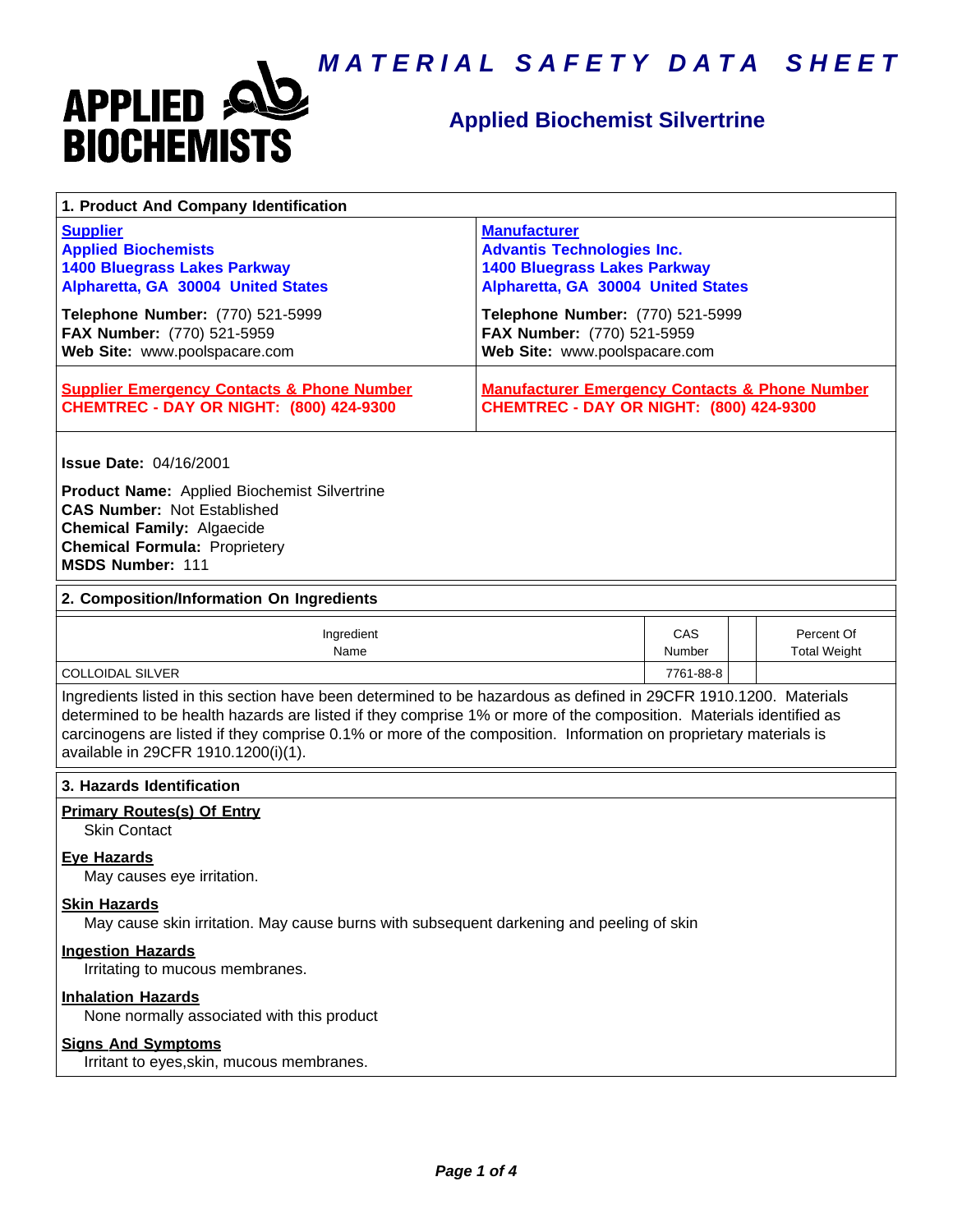# **Applied Biochemist Silvertrine**

# **4. First Aid Measures**

# **Eye**

In case of contact, hold eyelids apart and immediately flush eyes with plenty of water for at least 15 minutes. Call a physician or a poison control center immediately.

#### **Skin**

Rinse the affected area with tepid water for at least 15 minutes. Get medical attention immediately if irritation develops and persists.

### **Ingestion**

Induce Vomiting. Get medical attention.

### **Inhalation**

If inhaled, remove to fresh air.If breathing is difficult, give oxygen.

### **Fire Fighting (Pictograms)**



### **5. Fire Fighting Measures**

**Flash Point:** n/a°F

# **Fire And Explosion Hazards**

When dried may react with organic reducing agents to form a flammable or explosive product

### **Extinguishing Media**

**Water** 

### **6.Accidental ReleaseMeasures**

Clean up spill immediately. Contain and/or absorb spill with inert material (e.g. sand, vermiculite). Flush spill area with water. Use appropriate containers to avoid environmental contamination.

## **7. Handling And Storage**

#### **Handling And Storage Precautions**

Keep out of reach of children. Store material in a cool and dry place. Wash thoroughly after handling

#### **Storage Precautions**

Keep out of reach of children.

#### **Work/Hygienic Practices**

Use safe chemical handling procedures suitable for the hazards presended by this material.

### **Protective Clothing (Pictograms)**



#### **8. Exposure Controls/Personal Protection**

## **Engineering Controls**

Local exhaust acceptable. Special exhaust not required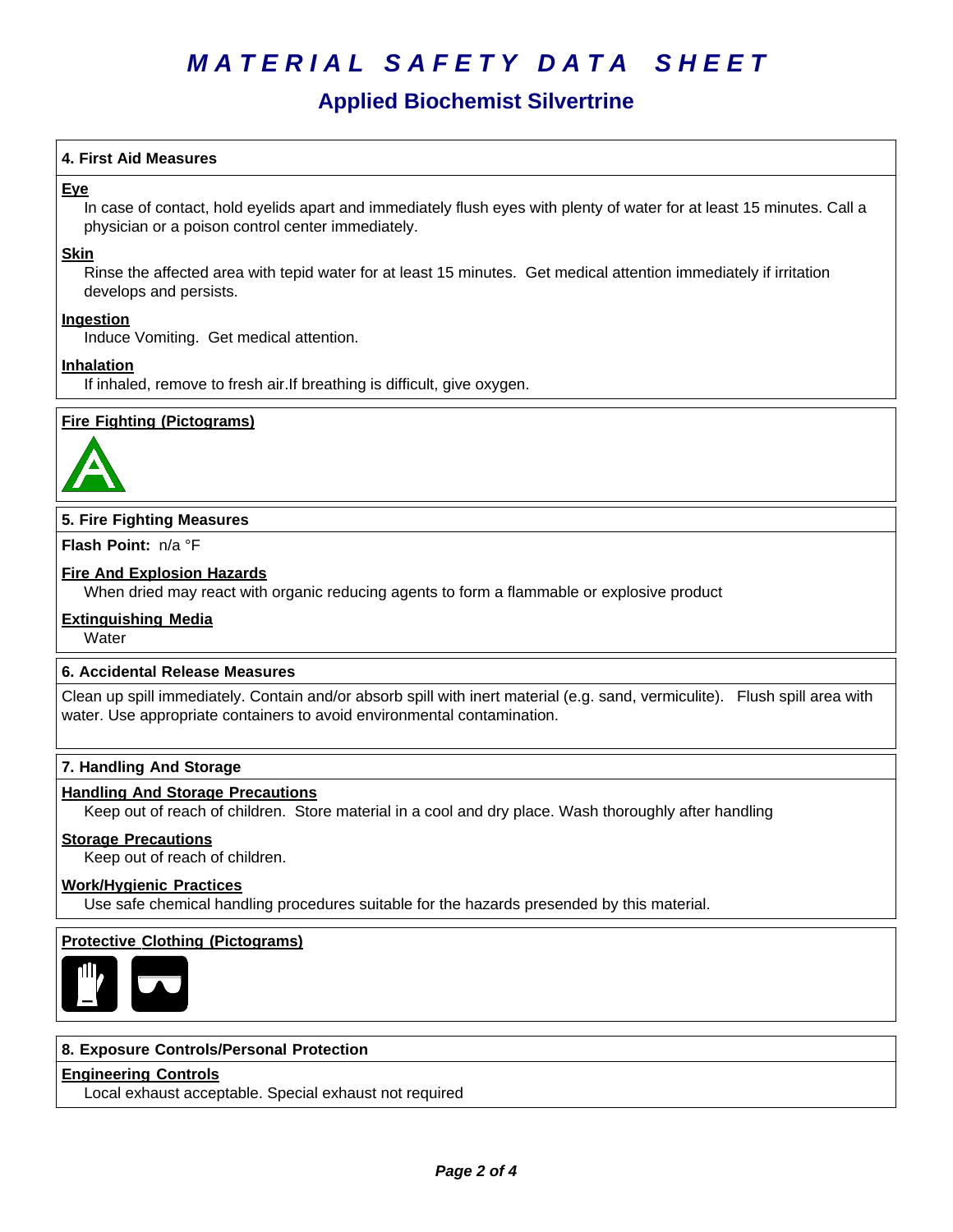# **Applied Biochemist Silvertrine**

| 8. Exposure Controls/Personal Protection - Continued                                                                                                                                                                                                                                                                          |
|-------------------------------------------------------------------------------------------------------------------------------------------------------------------------------------------------------------------------------------------------------------------------------------------------------------------------------|
| <b>Eye/Face Protection</b><br>Safety glasses with side shields or goggles recommended.                                                                                                                                                                                                                                        |
| <b>Skin Protection</b><br>Chemical-resistant gloves.                                                                                                                                                                                                                                                                          |
| <b>Respiratory Protection</b><br>None normally required.                                                                                                                                                                                                                                                                      |
| 9. Physical And Chemical Properties                                                                                                                                                                                                                                                                                           |
| <b>Appearance</b><br>Dark Brown Liquid                                                                                                                                                                                                                                                                                        |
| <b>Odor</b><br>Slight                                                                                                                                                                                                                                                                                                         |
| <b>Chemical Type: Mixture</b><br><b>Physical State: Liquid</b><br>Melting Point: NOT APPLICABLE °F<br>Boiling Point: >212 °F<br>Specific Gravity: 1.0-1.1<br><b>Molecular Weight: Proprietary</b><br><b>Percent Volitales: 97</b><br>Vapor Pressure: 18.5<br>Solubility: Soluble in Water<br>Evaporation Rate: NOT DETERMINED |
| 10. Stability And Reactivity                                                                                                                                                                                                                                                                                                  |
| <b>Stability: Stable</b><br>Hazardous Polymerization: will not occur<br><b>Conditions To Avoid (Stability)</b><br><b>Excessive Temperature</b>                                                                                                                                                                                |
| <b>Incompatible Materials</b><br>Organics and Reducing agents                                                                                                                                                                                                                                                                 |
| <b>Hazardous Decomposition Products</b><br>Unknown                                                                                                                                                                                                                                                                            |
| 11. Toxicological Information                                                                                                                                                                                                                                                                                                 |
| No Data Available                                                                                                                                                                                                                                                                                                             |
| 12. Ecological Information                                                                                                                                                                                                                                                                                                    |
| No Data Available                                                                                                                                                                                                                                                                                                             |
| 13. Disposal Considerations                                                                                                                                                                                                                                                                                                   |
| Contact EPA for NPDES permitting. Refer to applicable federal, state, and local regulations prior to disposition of<br>container and residual contents.                                                                                                                                                                       |

### **14. Transport Information**

# **Proper Shipping Name**

NOT REGULATED